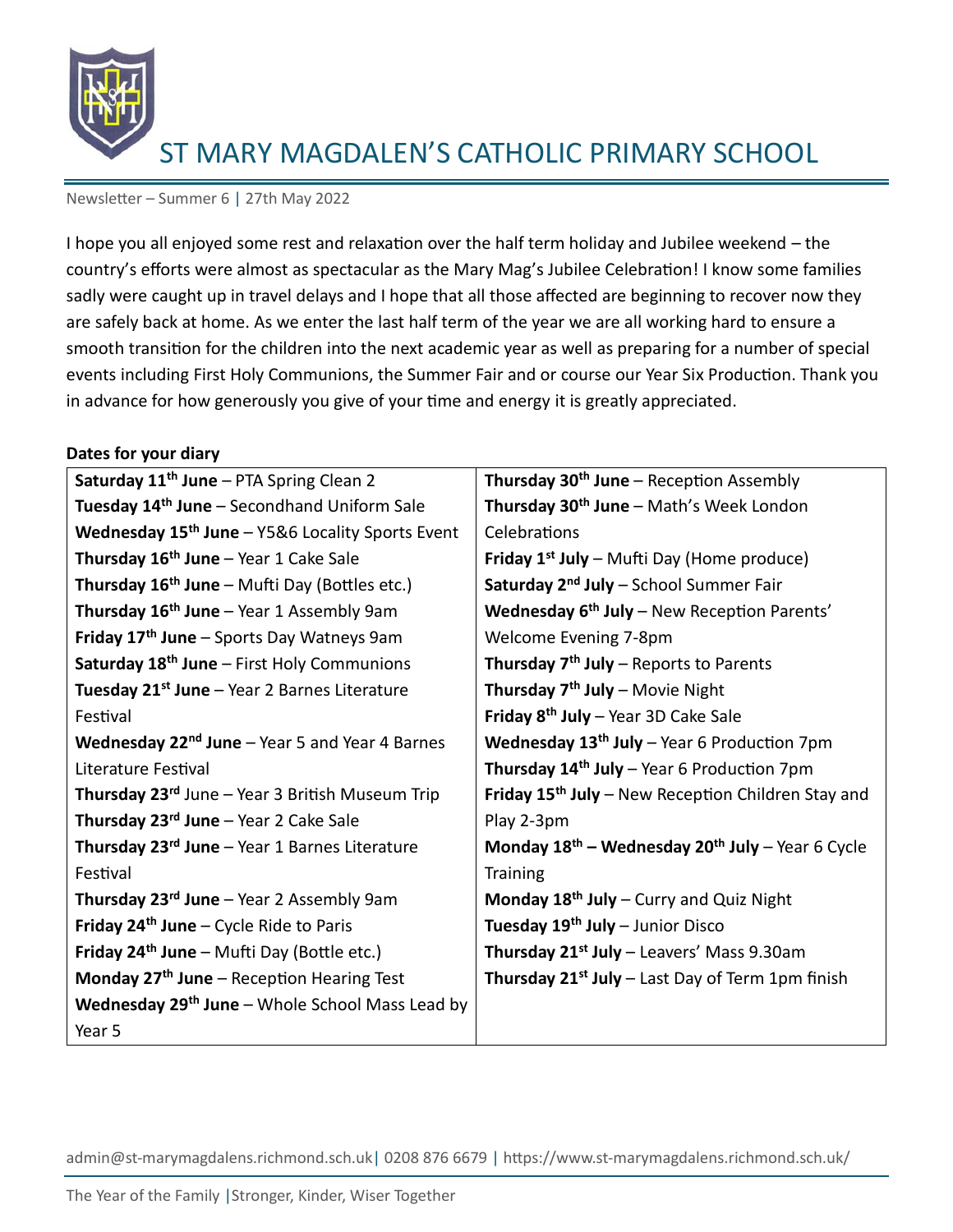### **Barnes Children's Literature Festival**

The Barnes Children's Literature Festival is up and running again this year. Many of our classes will be attending. More information is on their website: **<https://www.barneskidslitfest.org/>**

# **PTA Spring Clean 2 – Jubilee Acts of Service**

Thank you in advance to all those who are coming to help and support the school and the church tomorrow morning. Our last big clear up was a great success and your support made a huge difference to the appearance of the school and most importantly the children.

# **Swimming Gala**

This week some of our Year 5 and 4 children competed in the locality swimming gala. They did tremendously well in the races and were also great ambassadors for the school. Well done to all the children who took part and thank you Mr Pellegrini, Dr Garvey and Mrs O'Boyle for their help and support.



# **Sports Day Reminder**

Just a reminder that next Friday the children will be taking part in our annual sports day at Watney's. Children will move around the events as a class but will wear their house colours. An email has been sent out but if you are unsure please contact the school office. Sports Day will start at approximately 9.15am and will end at around 12pm. The children can then be collected by their parents or carers. If you need childcare in the afternoon you can book this on the NS Sport website. We look forward to a fun filled morning.

### **Welcome Back Year Six!**

Last but by no means least welcome back to our Year 6 children and their teachers home from their weeklong residential trip to Norfolk this afternoon. It has been an action-packed week with fencing, raft building and canoeing to name just a few of the activities the children have enjoyed. These moments are always such a special time for the children as they make life-long memories with their friends. It is also wonderful to see what well-rounded young adults they are becoming as they look forward to starting secondary school next year. We are so proud of them and very grateful to Mrs O'Gorman, Mrs Thomas and Miss O for all their hard work this week.







admin@st-marymagdalens.richmond.sch.uk| 0208 876 6679 | https://www.st-marymagdalens.richmond.sch.uk/